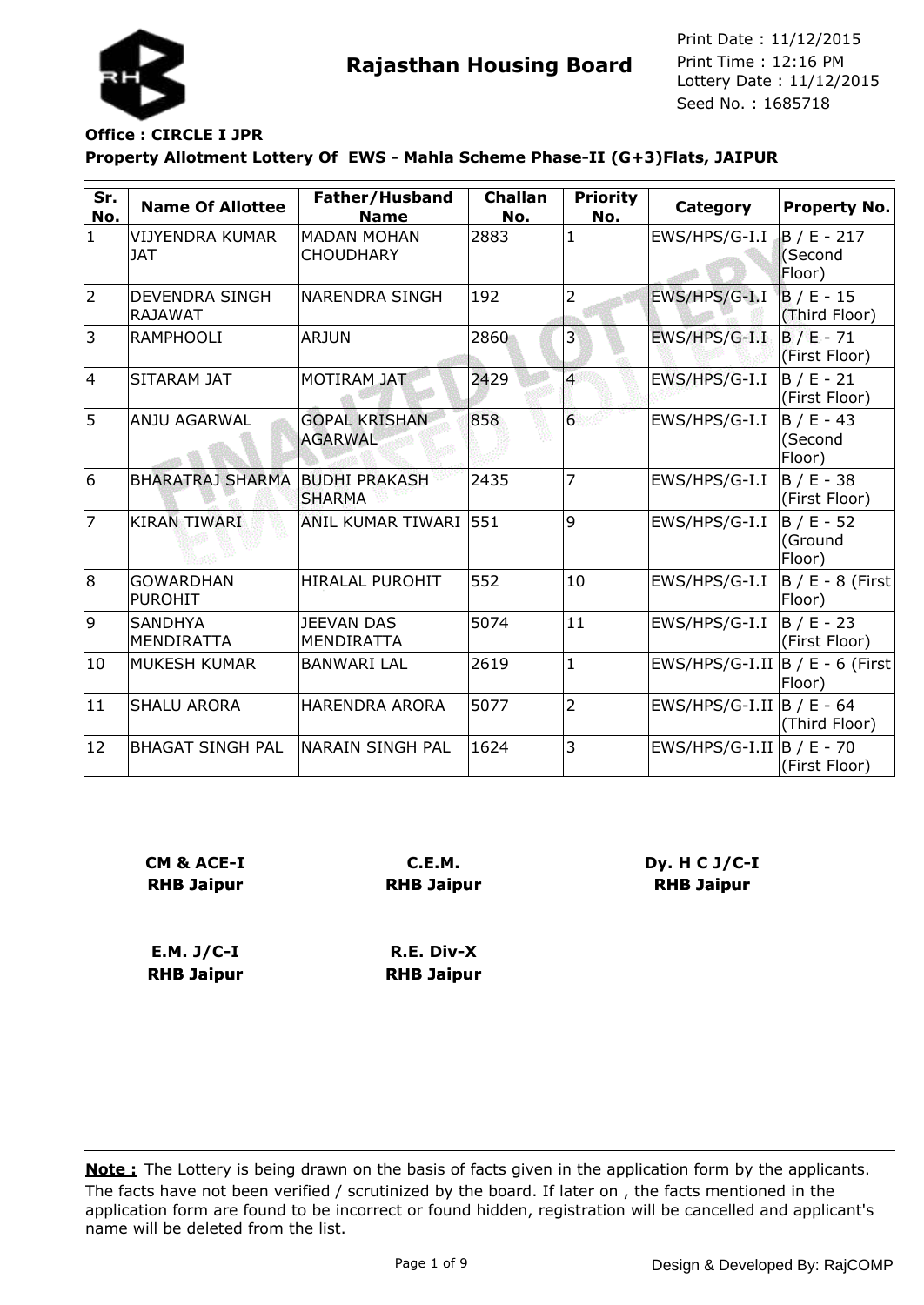

## **Office : CIRCLE I JPR**

**Property Allotment Lottery Of EWS - Mahla Scheme Phase-II (G+3)Flats, JAIPUR**

| Sr.<br>No. | <b>Name Of Allottee</b>             | Father/Husband<br><b>Name</b>        | <b>Challan</b><br>No. | <b>Priority</b><br>No. | Category                          | <b>Property No.</b> |
|------------|-------------------------------------|--------------------------------------|-----------------------|------------------------|-----------------------------------|---------------------|
| 13         | <b>NEHA SHARMA</b>                  | <b>HARI PRASAD</b><br><b>SHARMA</b>  | 2331                  | $\overline{4}$         | $EWS/HPS/G-I.II$ $B / E - 3$      | (Ground<br>Floor)   |
| 14         | <b>PREM SINGH</b>                   | PRAHLAD SINGH                        | 1191                  | 5                      | $EWS/HPS/G-I.II$ $B / E - 11$     | (Second<br>Floor)   |
| 15         | <b>RISHABH ATRI</b>                 | <b>BABU LAL SHARMA</b>               | 195                   | 6                      | EWS/HPS/G-I.II $\vert$ B / E - 34 | (Ground<br>Floor)   |
| 16         | <b>ANIL KUMAR YADAV</b>             | <b>RAMSINGH YADAV</b>                | 5094                  | Ŧ,                     | EWS/HPS/G-II.I  B / E - 77        | (Third Floor)       |
| 17         | <b>VAISHALI YATI</b>                | <b>LOKESH CHANDRA</b><br><b>YATI</b> | 2564                  | $\overline{2}$         | $EWS/HPS/G-II.I$  B / E - 31      | (Third Floor)       |
| 18         | <b>SHIV SHANKAR</b><br><b>GOYAL</b> | <b>KESHAV DEV GOYAL</b>              | 2037                  | $\overline{4}$         | EWS/HPS/G-II.I $\vert$ B / E - 61 | (Third Floor)       |
| 19         | <b>FAIMUDDIN</b>                    | FAYYAZUDDIN                          | 2042                  | 5                      | $EWS/HPS/G-III.I$  B / E - 80     | (Third Floor)       |
| 20         | <b>SAVITRI GURJAR</b>               | SHIMBHU DAYAL<br><b>GURJAR</b>       | 827                   | 6                      | EWS/HPS/G-II.I  B / E - 35        | (Ground<br>Floor)   |
| 21         | AISHVARYA SINGH                     | LATE. DINESH SINGH 2177              |                       | 7                      | EWS/HPS/G-II.I  B / E - 39        | (First Floor)       |
| 22         | PRADEEP KUMAR                       | <b>RAMESHWAR LAL</b>                 | 1889                  | 8                      | $EWS/HPS/G-II.I$  B / E - 213     | (First Floor)       |
| 23         | NIRMAL SHARMA                       | <b>SURESH SHARMA</b>                 | 2263                  | 9                      | EWS/HPS/G-II.I  B / E - 49        | (Ground<br>Floor)   |

| CM & ACE-I        | C.E.M.            |
|-------------------|-------------------|
| <b>RHB Jaipur</b> | <b>RHB Jaipur</b> |
|                   |                   |
| E.M. J/C-I        | R.E. Div-X        |
| <b>RHB Jaipur</b> | <b>RHB Jaipur</b> |

The facts have not been verified / scrutinized by the board. If later on , the facts mentioned in the application form are found to be incorrect or found hidden, registration will be cancelled and applicant's name will be deleted from the list. **Note :** The Lottery is being drawn on the basis of facts given in the application form by the applicants.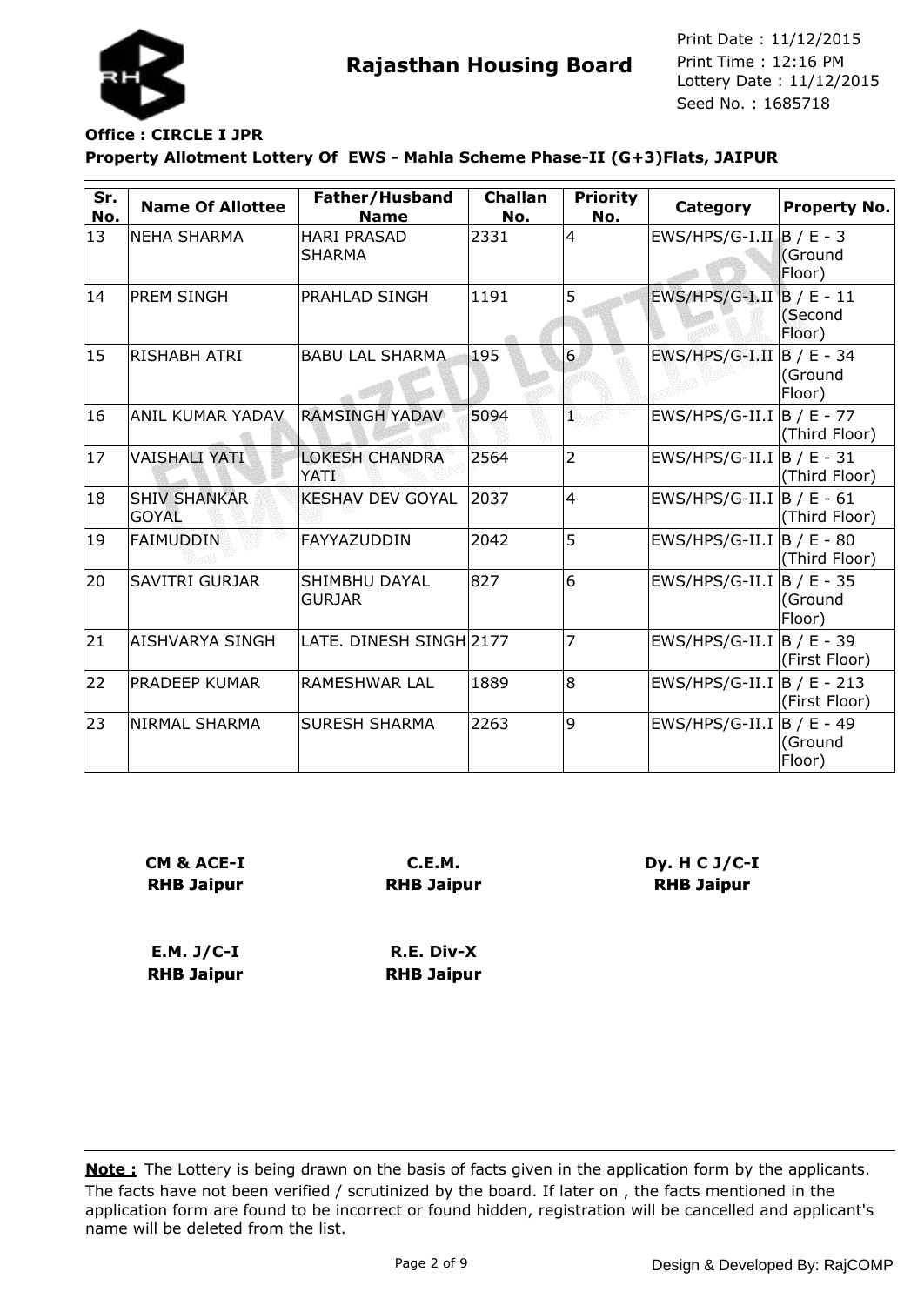

## **Office : CIRCLE I JPR**

**Property Allotment Lottery Of EWS - Mahla Scheme Phase-II (G+3)Flats, JAIPUR**

| Sr.<br>No. | <b>Name Of Allottee</b>                | Father/Husband<br><b>Name</b>       | <b>Challan</b><br>No. | <b>Priority</b><br>No. | Category                          | <b>Property No.</b>               |
|------------|----------------------------------------|-------------------------------------|-----------------------|------------------------|-----------------------------------|-----------------------------------|
| 24         | PAYAL VADHAWA                          | <b>PRAVEEN VADHAWA</b>              | 5061                  | 10                     | $EWS/HPS/G-II.I$ $B / E - 57$     | (Second<br>Floor)                 |
| 25         | <b>PURUSHOTTAM</b><br><b>SHARMA</b>    | <b>RAM CHANDRA</b><br><b>SHARMA</b> | 60                    | 11                     | $EWS/HPS/G-II.I$ B / E - 14       | (Third Floor)                     |
| 26         | <b>DEEPAK NENANI</b>                   | <b>SUNDER DAS</b>                   | 1558                  | 12                     | EWS/HPS/G-II.I $\vert$ B / E - 62 | (Third Floor)                     |
| 27         | <b>SUBHASH KUMAR</b><br><b>SHARMA</b>  | PRAKASH CHANDRA<br><b>SHARMA</b>    | 1091                  | 14                     | EWS/HPS/G-II.I  B / E - 65        | (Ground<br>Floor)                 |
| 28         | <b>MAHBOOB KHAN</b><br><b>MANSURI</b>  | <b>AALAMSHER</b>                    | 2310                  | 15                     | EWS/HPS/G-II.I  B / E - 51        | (Ground<br>Floor)                 |
| 29         | <b>GEETA DEVI</b>                      | JAYANTI LAL KHATRI 2456             |                       | 17                     | EWS/HPS/G-II.I  B / E - 42        | (Second<br>Floor)                 |
| 30         | SAPNA MAHESHWARI PAWAN KUMAR           | MAHASHWERI                          | 505                   | 18                     | EWS/HPS/G-II.I  B / E - 218       | (Second<br>Floor)                 |
| 31         | <b>ANDREW JOSEPH</b>                   | <b>INNOCENT JOSEPH</b>              | 355                   | 19                     | $EWS/HPS/G-II.I$  B / E - 78      | (Third Floor)                     |
| 32         | <b>MAHENDRA KUMAR</b><br><b>SHARMA</b> | <b>DEVI LAL SHARMA</b>              | 275                   | 20                     | $EWS/HPS/G-II.I$  B / E - 46      | (Third Floor)                     |
| 33         | SHIVRAJ SINGH<br><b>RANA</b>           | <b>BANSHI LAL RANA</b>              | 1845                  | $\mathbf{1}$           | EWS/HPS/G-<br>II.II               | $B / E - 36$<br>(Ground<br>Floor) |

| CM & ACE-I        | C.E.M.            |  |
|-------------------|-------------------|--|
| <b>RHB Jaipur</b> | <b>RHB Jaipur</b> |  |
| E.M. J/C-I        | R.E. Div-X        |  |
| <b>RHB Jaipur</b> | <b>RHB Jaipur</b> |  |

The facts have not been verified / scrutinized by the board. If later on , the facts mentioned in the application form are found to be incorrect or found hidden, registration will be cancelled and applicant's name will be deleted from the list. **Note :** The Lottery is being drawn on the basis of facts given in the application form by the applicants.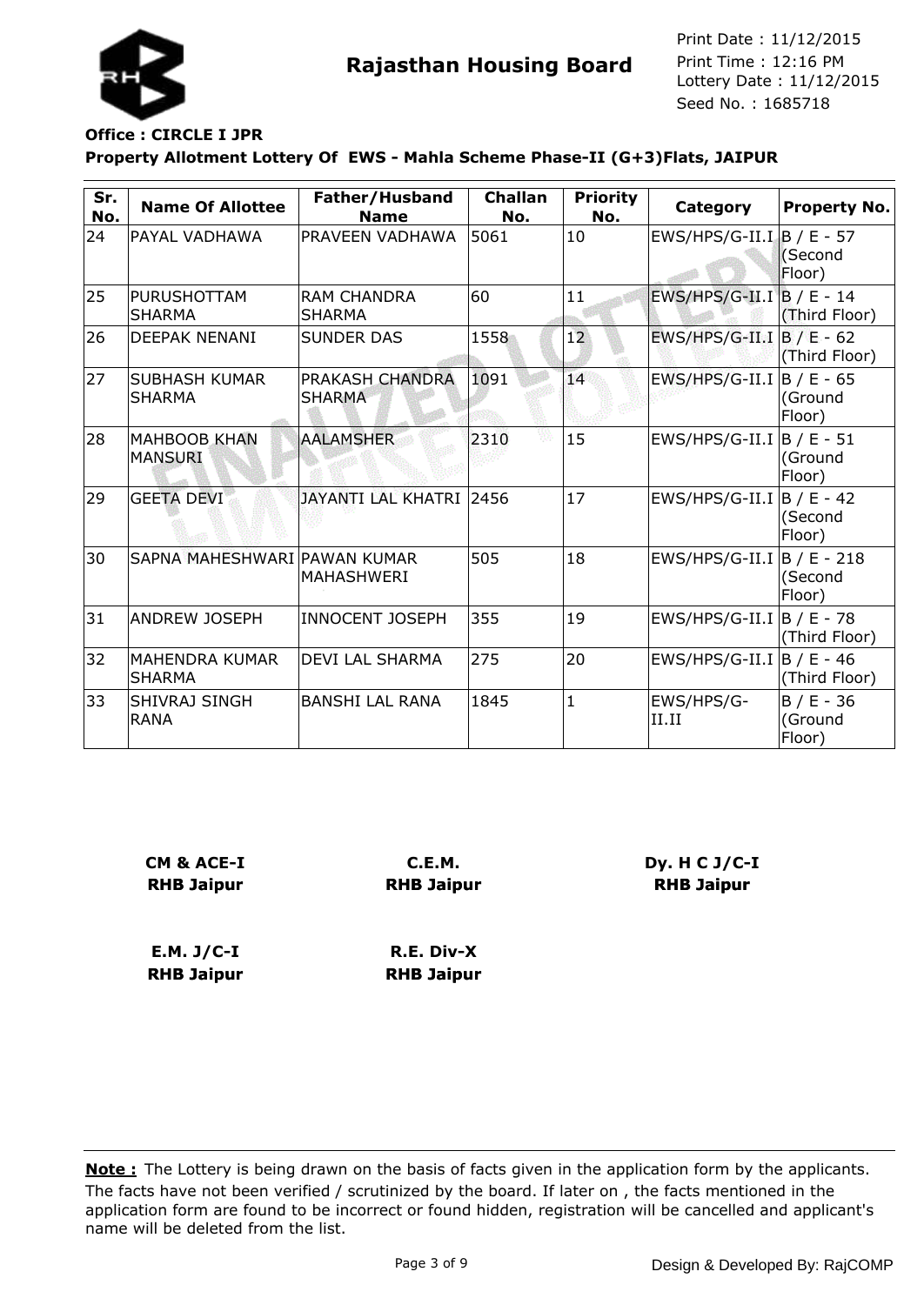

# **Office : CIRCLE I JPR**

**Property Allotment Lottery Of EWS - Mahla Scheme Phase-II (G+3)Flats, JAIPUR**

| Sr.<br>No. | <b>Name Of Allottee</b>               | Father/Husband<br><b>Name</b>        | <b>Challan</b><br>No. | <b>Priority</b><br>No. | Category            | <b>Property No.</b>                          |
|------------|---------------------------------------|--------------------------------------|-----------------------|------------------------|---------------------|----------------------------------------------|
| 34         | <b>SATYA NARAYAN</b><br><b>PAREEK</b> | SITA RAM PAREEK                      | 2626                  | $\overline{2}$         | EWS/HPS/G-<br>II.II | $B / E - 209$<br>(Ground<br>Floor)           |
| 35         | ANIL KUMAR VIJAY                      | RAVI KUMAR VIJAY                     | 436                   | 3                      | EWS/HPS/G-<br>II.II | $B / E - 58$<br>(Second<br>Floor)            |
| 36         | DEVENDRA KUMAR                        | <b>PRABHU DAYAL</b>                  | 5102                  | $\mathbf{1}$           | EWS/HPS/G-IV        | $\overline{B}$ / E - 19<br>(Ground<br>Floor) |
| 37         | <b>MADAN KUMAR</b>                    | <b>SUDAMA RAM</b>                    | 1957                  | $\overline{2}$         | EWS/HPS/G-IV        | $B / E - 53$<br>(First Floor)                |
| 38         | <b>SUNIL KUMAR</b>                    | <b>SULTAN RAM</b><br><b>BHUPESH</b>  | 1164                  | 5                      | EWS/HPS/G-IV        | $B / E - 56$<br>(First Floor)                |
| 39         | <b>HEERA LAL</b>                      | NARAIN JI BALAI                      | 2479                  | 6                      | EWS/HPS/G-IV        | $B / E - 20$<br>(Ground<br>Floor)            |
| 40         | <b>LAL CHAND BAIRWA</b>               | <b>KALYAN SAHAY</b><br><b>BAIRWA</b> | 373                   | 7                      | EWS/HPS/G-IV        | $B / E - 219$<br>(Second<br>Floor)           |
| 41         | MANOJ KUMAR<br><b>SOLANKI</b>         | <b>NAND KISHOR</b><br><b>SOLANKI</b> | 1404                  | 8                      | EWS/HPS/G-IV        | $B / E - 215$<br>(First Floor)               |
| 42         | SAMPAT DEVI                           | <b>GANESH LODI</b>                   | 2885                  | 10                     | EWS/HPS/G-IV        | $B / E - 13$<br>(Third Floor)                |
| 43         | <b>BRHAMANAND</b><br><b>SHARMA</b>    | <b>MANOHARI</b>                      | 2905                  | $\mathbf{1}$           | EWS/HPS/G-<br>IX.I  | $B / E - 17$<br>(Ground<br>Floor)            |

| <b>CM &amp; ACE-I</b> | C.E.M.            |  |
|-----------------------|-------------------|--|
| <b>RHB Jaipur</b>     | <b>RHB Jaipur</b> |  |
| $E.M. J/C-I$          | R.E. Div-X        |  |
| <b>RHB Jaipur</b>     | <b>RHB Jaipur</b> |  |

The facts have not been verified / scrutinized by the board. If later on , the facts mentioned in the application form are found to be incorrect or found hidden, registration will be cancelled and applicant's name will be deleted from the list. **Note :** The Lottery is being drawn on the basis of facts given in the application form by the applicants.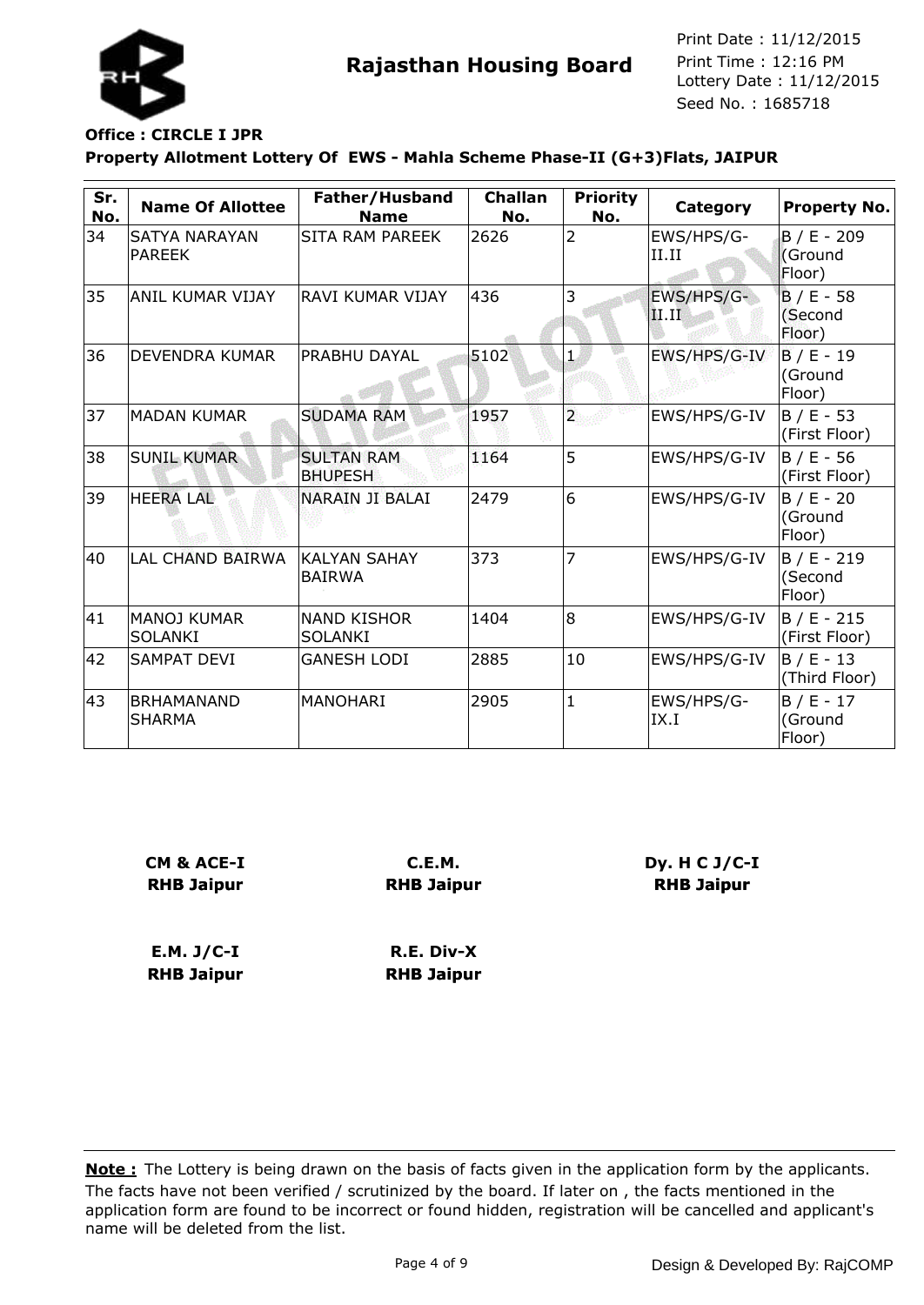

# **Office : CIRCLE I JPR**

**Property Allotment Lottery Of EWS - Mahla Scheme Phase-II (G+3)Flats, JAIPUR**

| Sr.<br>No. | <b>Name Of Allottee</b>         | Father/Husband<br><b>Name</b> | <b>Challan</b><br>No. | <b>Priority</b><br>No. | Category            | <b>Property No.</b>                |
|------------|---------------------------------|-------------------------------|-----------------------|------------------------|---------------------|------------------------------------|
| 44         | KOUSHALYA JAT                   | <b>RAM CHANDRA JAT</b>        | 1932                  | $\mathbf{1}$           | EWS/HPS/G-<br>IX.II | $B / E - 211$<br>(Ground<br>Floor) |
| 45         | OM PRAKASH MEENA JAGDISH NARAIN | IMEENA                        | 2676                  | 1                      | EWS/HPS/G-V         | $B / E - 30$<br>(Third Floor)      |
| 46         | JYOTI MEENA                     | RAM JI LAL MEENA              | 408                   | 2                      | EWS/HPS/G-V         | $B / E - 5$ (First<br>Floor)       |
| 47         | <b>DURGA DEVI MEENA</b>         | IBADRI NARAIN<br><b>MEENA</b> | 1170                  | $6 \overline{}$        | EWS/HPS/G-V         | $B / E - 25$<br>(Second<br>Floor)  |
| 48         | PADAMA RAM                      | <b>RAM CHANDRA RAM</b>        | 2447                  | 7                      | EWS/HPS/G-V         | $B / E - 48$<br>(Third Floor)      |
| 49         | <b>CHANCHAL KANWAR</b>          | <b>JORAWAR SINGH</b>          | 2027                  | $\mathbf{1}$           | EWS/HPS/G-VI        | $B / E - 67$<br>(Ground<br>Floor)  |
| 50         | <b>BEENJARAM</b>                | <b>MANGALA RAM</b>            | 514                   | $\mathbf{1}$           | EWS/HPS/G-<br>VIII  | $B / E - 18$<br>(Ground<br>Floor)  |
| 51         | <b>RAJBEER SINGH</b>            | <b>AMAN SINGH</b>             | 5146                  | $\overline{2}$         | EWS/HPS/G-<br>VIII  | $B / E - 214$<br>(First Floor)     |
| 52         | DILIP KUMAR SWAIN PITABAS SWAIN |                               | 2683                  | $\mathbf{1}$           | EWS/ORS/G-I.I       | $B / E - 4$<br>(Ground<br>Floor)   |
| 53         | <b>MADHVI VYAS</b>              | <b>NIRANJAN VYAS</b>          | 5142                  | $\overline{2}$         | EWS/ORS/G-I.I       | $B / E - 33$<br>(Ground<br>Floor)  |

| <b>CM &amp; ACE-I</b><br><b>RHB Jaipur</b> | C.E.M.<br><b>RHB Jaipur</b> |  |  |
|--------------------------------------------|-----------------------------|--|--|
|                                            |                             |  |  |
| $E.M. J/C-I$                               | R.E. Div-X                  |  |  |
| <b>RHB Jaipur</b>                          | <b>RHB Jaipur</b>           |  |  |

The facts have not been verified / scrutinized by the board. If later on , the facts mentioned in the application form are found to be incorrect or found hidden, registration will be cancelled and applicant's name will be deleted from the list. **Note :** The Lottery is being drawn on the basis of facts given in the application form by the applicants.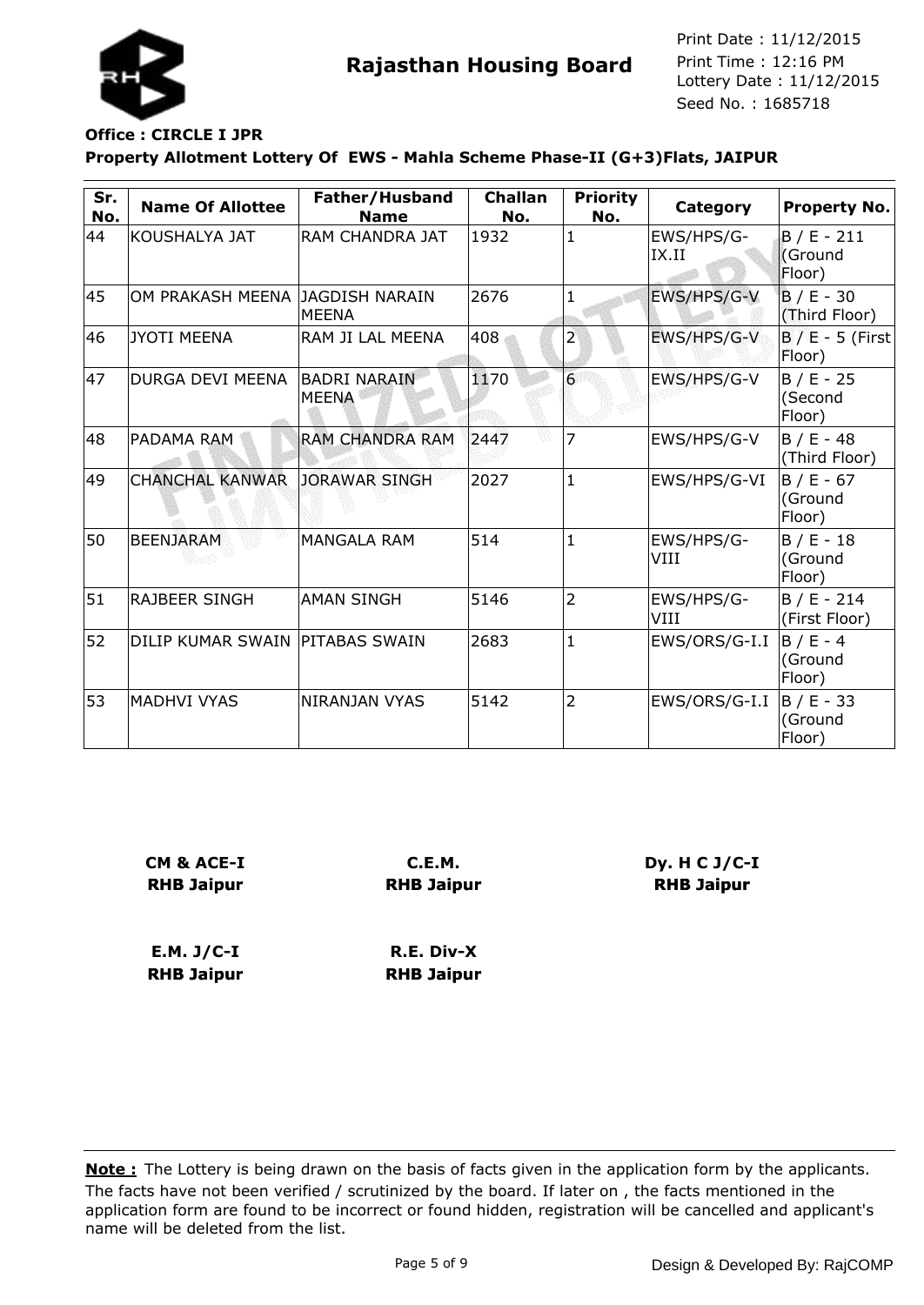

#### **Property Allotment Lottery Of EWS - Mahla Scheme Phase-II (G+3)Flats, JAIPUR Office : CIRCLE I JPR**

| Sr.<br>No. | <b>Name Of Allottee</b>                  | Father/Husband<br><b>Name</b>         | <b>Challan</b><br>No. | <b>Priority</b><br>No. | Category                               | <b>Property No.</b> |
|------------|------------------------------------------|---------------------------------------|-----------------------|------------------------|----------------------------------------|---------------------|
| 54         | <b>RATAN SINGH</b><br><b>AWANA</b>       | SHRI PRAHLAD<br><b>SINGH</b>          | 1192                  | $\mathbf{1}$           | EWS/ORS/G-I.II $\vert B \vert / E - 1$ | (Ground<br>Floor)   |
| 55         | IMALA SHARMA                             | <b>SHIV KUMAR</b><br><b>SHARMA</b>    | 2303                  | 2                      | EWS/ORS/G-I.II B / E - 223             | (Third Floor)       |
| 56         | <b>RAJU SHARMA</b>                       | <b>NANAHOR LAL</b><br><b>SHARMA</b>   | 5123                  | $\mathbf{1}$           | EWS/ORS/G-II.I B / E - 47              | (Third Floor)       |
| 57         | DEEPAK KUMAR SAIN GHAN SHYAM SAIN        |                                       | 1158                  | $\overline{a}$         | EWS/ORS/G-II.I   B / E - 29            | (Third Floor)       |
| 58         | VANDANA                                  | P.K.ANAND                             | 2707                  | 5                      | EWS/ORS/G-II.I $ B / E - 10$           | (Second<br>Floor)   |
| 59         | <b>DHARMENDRA</b><br><b>SINGH RAJPUT</b> | <b>GOKUL SINGH</b>                    | 185                   | 6                      | EWS/ORS/G-II.I B / E - 221             | (Third Floor)       |
| 60         | <b>KOSHALYA</b>                          | <b>BRAJ MOHAN</b>                     | 5048                  | $\overline{7}$         | EWS/ORS/G-II.I   B / E - 9             | (Second<br>Floor)   |
| 61         | <b>SUNITA CHAUHAN</b>                    | <b>RAJESH SINGH</b><br><b>CHAUHAN</b> | 379                   | 8                      | EWS/ORS/G-II.I B / E - 55              | (First Floor)       |
| 62         | ABHISHEK<br><b>KESHWANI</b>              | MEHENDRA KUMAR<br><b>KESHWANI</b>     | 820                   | 9                      | EWS/ORS/G-II.I $ B / E - 60$           | (Second<br>Floor)   |
| 63         | <b>SUMIT JAIN</b>                        | NIRMAL KUMAR JAIN 2646                |                       | 10                     | EWS/ORS/G-II.I B / E - 66              | (Ground<br>Floor)   |
| 64         | <b>SUBHASH CHAND</b>                     | <b>MANIK CHAND</b>                    | 2216                  | 11                     | EWS/ORS/G-II.I B / E - 32              | (Third Floor)       |

| CM & ACE-I        | C.E.M.            |
|-------------------|-------------------|
| <b>RHB Jaipur</b> | <b>RHB Jaipur</b> |
| $E.M. J/C-I$      | R.E. Div-X        |
| <b>RHB Jaipur</b> | <b>RHB Jaipur</b> |

**Dy. H C J/C-I RHB Jaipur**

The facts have not been verified / scrutinized by the board. If later on , the facts mentioned in the application form are found to be incorrect or found hidden, registration will be cancelled and applicant's name will be deleted from the list. **Note :** The Lottery is being drawn on the basis of facts given in the application form by the applicants.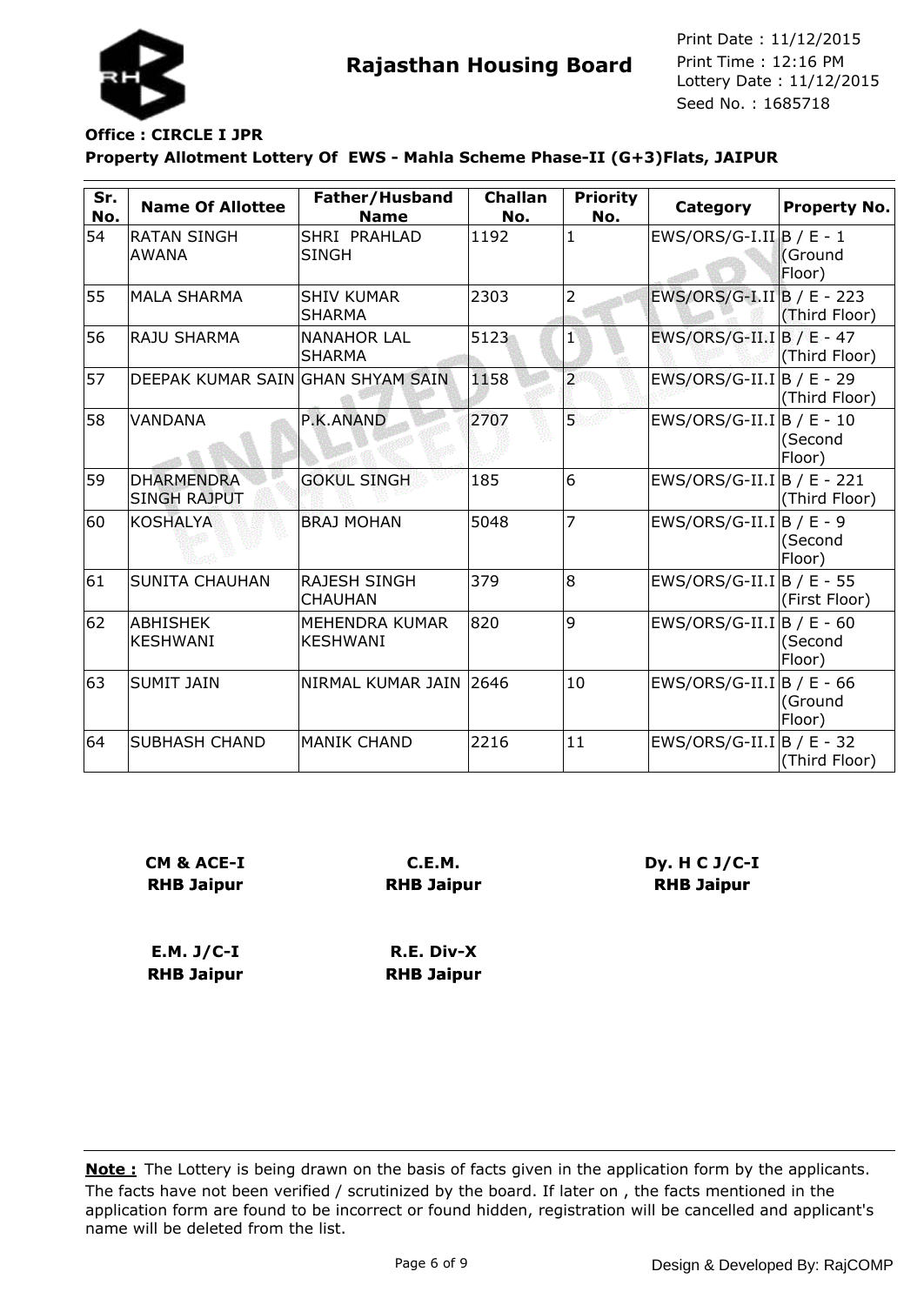

### **Office : CIRCLE I JPR**

**RHB Jaipur**

#### **Property Allotment Lottery Of EWS - Mahla Scheme Phase-II (G+3)Flats, JAIPUR**

| Sr.<br>No. | <b>Name Of Allottee</b>                | Father/Husband<br><b>Name</b>          | <b>Challan</b><br>No. | <b>Priority</b><br>No. | Category                   | <b>Property No.</b> |
|------------|----------------------------------------|----------------------------------------|-----------------------|------------------------|----------------------------|---------------------|
| 65         | URMILA JAIN                            | YOGESH KUMAR JAIN 1582                 |                       | 12                     | EWS/ORS/G-II.I B / E - 224 | (Third Floor)       |
| 66         | <b>SACHIN RANA</b>                     | RAVI SINGH RANA                        | 251                   | 13                     | EWS/ORS/G-II.I B / E - 28  | (Second<br>Floor)   |
| 67         | ANAMIKA BHARDWAJ  ADITYA SHARMA        |                                        | 2436                  | 14                     | EWS/ORS/G-II.I B / E - 222 | (Third Floor)       |
| 68         | <b>PREM CHAND GARG</b>                 | HARBHAJAN LAL                          | 791                   | $15^{\circ}$           | EWS/ORS/G-II.I B / E - 212 | (Ground<br>Floor)   |
| 69         | <b>JAGDISH NARAIN</b><br><b>SHARMA</b> | <b>HAR SAHAI JOSHI</b>                 | 2655                  | 16                     | EWS/ORS/G-II.I B / E - 2   | (Ground<br>Floor)   |
| 70         | <b>JAY KANT SAHU</b>                   | <b>KISHAN LAL SAHU</b>                 | 91                    | 17                     | EWS/ORS/G-II.I B / E - 41  | (Second<br>Floor)   |
| 71         | <b>SARIKA SUKHWAL</b>                  | <b>SHYAM NARAYAN</b><br><b>SUKHWAL</b> | 5149                  | 18                     | EWS/ORS/G-II.I B / E - 73  | (Second<br>Floor)   |
| 72         | RAJENDRA PRASAD<br><b>MITTAL</b>       | <b>BEJNATH MITTAL</b>                  | 321                   | 19                     | EWS/ORS/G-II.I B / E - 72  | (First Floor)       |
| 73         | <b>CHIRAG JAIN</b>                     | <b>ASHOK KUMAR JAIN</b>                | 1727                  | 20                     | EWS/ORS/G-II.I B / E - 79  | (Third Floor)       |
| 74         | lakansha jain                          | <b>SOURABH JAIN</b>                    | 579                   | 21                     | EWS/ORS/G-II.I B / E - 75  | (Second<br>Floor)   |

| CM & ACE-I        | C.E.M.            |  |
|-------------------|-------------------|--|
| <b>RHB Jaipur</b> | <b>RHB Jaipur</b> |  |
|                   |                   |  |
|                   |                   |  |
| $E.M. J/C-I$      | R.E. Div-X        |  |

The facts have not been verified / scrutinized by the board. If later on , the facts mentioned in the application form are found to be incorrect or found hidden, registration will be cancelled and applicant's name will be deleted from the list. **Note :** The Lottery is being drawn on the basis of facts given in the application form by the applicants.

**RHB Jaipur**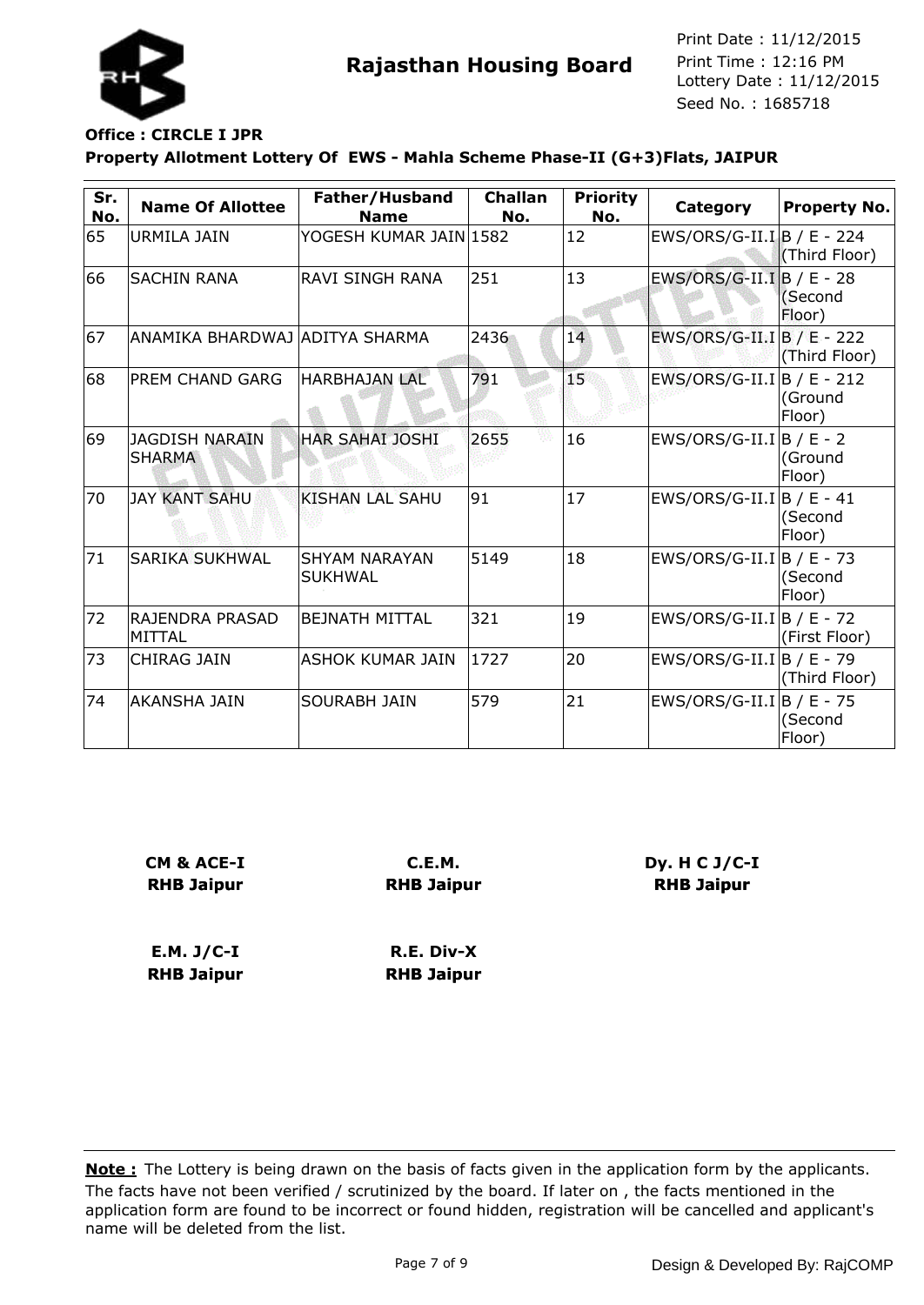

# **Office : CIRCLE I JPR**

**Property Allotment Lottery Of EWS - Mahla Scheme Phase-II (G+3)Flats, JAIPUR**

| Sr.<br>No. | <b>Name Of Allottee</b>        | Father/Husband<br><b>Name</b>          | <b>Challan</b><br>No. | <b>Priority</b><br>No. | Category                     | <b>Property No.</b> |
|------------|--------------------------------|----------------------------------------|-----------------------|------------------------|------------------------------|---------------------|
| 75         | PRADEEP KUMAR<br><b>SHARMA</b> | <b>JAGDISH NARAIN</b><br><b>SHARMA</b> | 2657                  | 22                     | EWS/ORS/G-II.I B / E - 26    | (Second<br>Floor)   |
| 76         | LAXMI NARAIN<br><b>GUPTA</b>   | <b>JAGDISH PRASAD</b><br><b>GUPTA</b>  | 2658                  | 23                     | EWS/ORS/G-II.I B / E - 12    | (Second<br>Floor)   |
| 77         | <b>BANAY SINGH</b>             | <b>SOUDAN SINGH</b>                    | 2217                  | 24                     | EWS/ORS/G-II.I B / E - 59    | (Second<br>Floor)   |
| 78         | <b>RAKESH JARWAL</b>           | <b>HARI CHAND</b><br><b>JARWAL</b>     | 386                   | 25                     | EWS/ORS/G-II.I B / E - 216   | (First Floor)       |
| 79         | <b>SANTRA DEVI JAIN</b>        | <b>RATAN LAL JI JAIN</b>               | 1333                  | 27                     | $EWS/ORS/G-II.I B / E - 210$ | (Ground<br>Floor)   |
| 80         | <b>NEETA</b>                   | <b>DEVENDRA KUMAR</b>                  | 1409                  | 28                     | EWS/ORS/G-II.I   B / E - 16  | (Third Floor)       |
| 81         | <b>SUMIT KUMAR</b>             | <b>HRENDRA</b><br><b>AGNIHOTRI</b>     | 2425                  | 29                     | EWS/ORS/G-II.I B / E - 63    | (Third Floor)       |
| 82         | <b>SUSHIL SHARMA</b>           | NANDLAL SHARMA                         | 291                   | 30                     | EWS/ORS/G-II.I B / E - 220   | (Second<br>Floor)   |
| 83         | <b>VIVEK GARG</b>              | <b>MANGI LAL</b>                       | 1735                  | 31                     | $EWS/ORS/G-II.I B / E - 44$  | (Second<br>Floor)   |
| 84         | <b>MAMTA</b>                   | <b>OM PRAKASH</b>                      | 2083                  | 32                     | EWS/ORS/G-II.I B / E - 76    | (Second<br>Floor)   |

| CM & ACE-I<br><b>RHB Jaipur</b> | C.E.M.<br><b>RHB Jaipur</b> |  |  |  |
|---------------------------------|-----------------------------|--|--|--|
| $E.M. J/C-I$                    | R.E. Div-X                  |  |  |  |
| <b>RHB Jaipur</b>               | <b>RHB Jaipur</b>           |  |  |  |

The facts have not been verified / scrutinized by the board. If later on , the facts mentioned in the application form are found to be incorrect or found hidden, registration will be cancelled and applicant's name will be deleted from the list. **Note :** The Lottery is being drawn on the basis of facts given in the application form by the applicants.